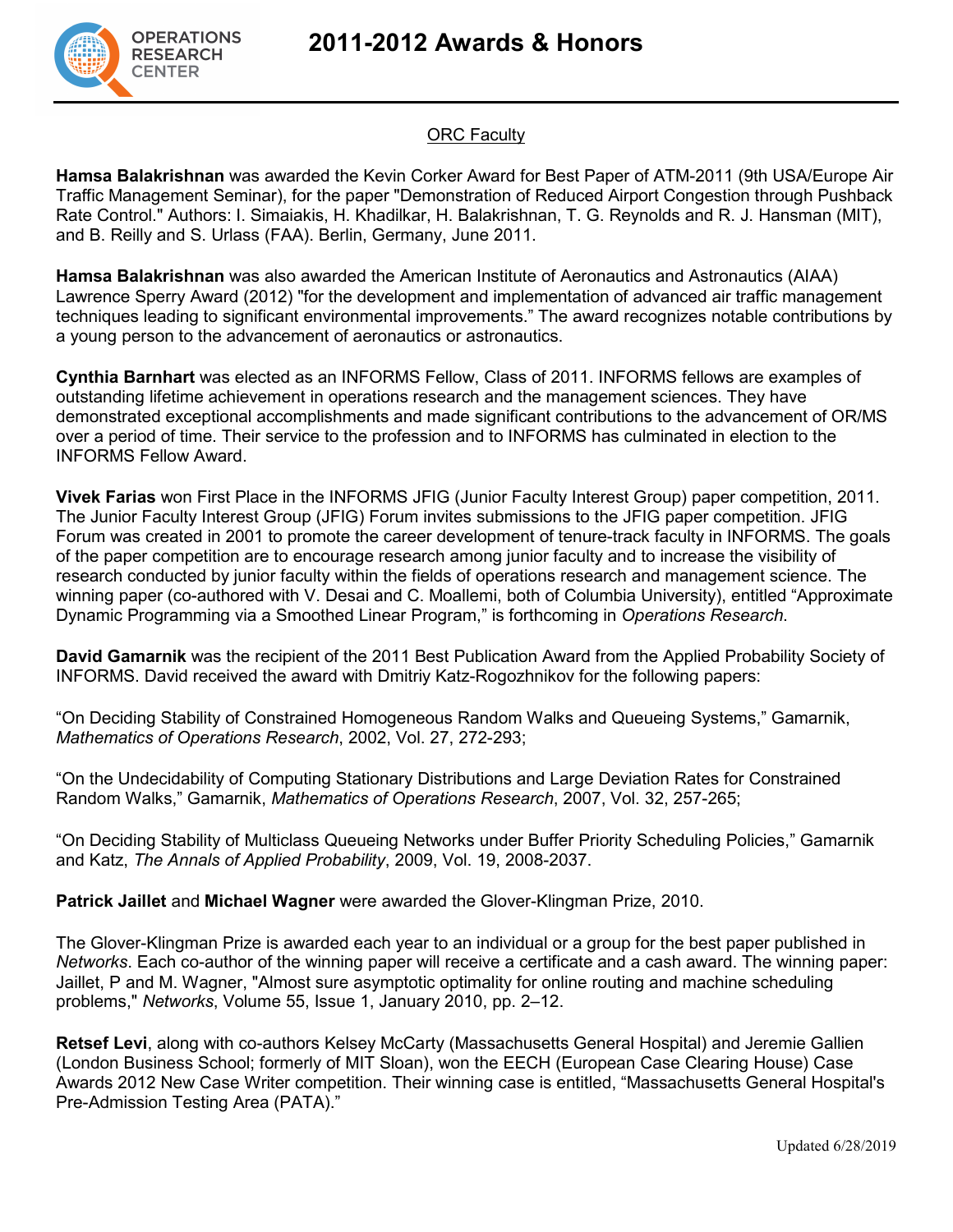

EECH is the largest single source of management case studies in the world, with more than 75,000 items in its catalogue. Since 1991, EECH Case Awards (formerly the European Case Awards) have been presented annually to recognize worldwide excellence in case writing and to raise the profile of the case method of learning. The competition attracted a high number of entries, with 64 cases submitted from 57 institutions in 27 countries.

**Retsef Levi** was also awarded the 2012 Jamieson Prize for Excellence in Teaching, Sloan School of Management, MIT.

**Andrew Lo** was recognized by TIME Magazine as one of the 2012 "100 Most Influential People in the World".

**Andrew Lo** was also named the Sloan School Teacher of the Year.

**Eytan Modiano** was elected Fellow of the IEEE (Institute of Electrical and Electronics Engineers), as of January 2012. IEEE Fellow is a distinction reserved for select IEEE members whose extraordinary accomplishments in any of the IEEE fields of interest are deemed fitting of this prestigious grade elevation.

**James Orlin** was awarded the 2011 IEEE (Institute of Electrical and Electronics Engineers) Bennett Prize for the paper "Oblivious Routing of Highly Variable Traffic in Service Overlays and IP Backbones," *IEEE/ACM Transactions on Networking*, Vol. 17, No. 2, pp. 459-472, April 2009. Authors: Murali Kodialam, T. V. Lakshman, James B. Orlin and Sudipta Sengupta. The IEEE Bennett Prize is given annually to the best original paper published in any journal financially sponsored or co-sponsored by the Communications Society in the previous 3 calendar years.

**Georgia Perakis** was awarded the Samuel M. Seegal Prize, an award that Sloan shares with the School of Engineering. In May, 1992, Paula Seegal-Thompson and her family established the Samuel M. Seegal Prize Fund, a separate endowment fund in honor of their father, a member of the Class of 1922. They requested that the prize be awarded every other year at its onset and be given to a professor who "inspires students in pursuing and achieving excellence."

**Andreas Schulz** was awarded the Humboldt Research Award by the Alexander von Humboldt Foundation (June 2011). The award is given to academics whose fundamental discoveries, new theories, or insights have had a significant impact on their own discipline and beyond and who are expected to continue producing cutting-edge achievements in the future.

## ORC Students

**Allison Chang** was a finalist for the INFORMS Data Mining Student Paper Award, 2011. The award is given to the best paper, as judged by a panel of members of the Section, on any topic related to data mining by a student author.

**Virot Chiraphadhanakul**, current ORC student, received the UPS Doctoral Fellowship for AY 2011/2012, awarded by MIT Center of Transportation and Logistics.

**Maxime Cohen**, current ORC student, received the MIT Energy Initiative Fellowship.

**Juliane Dunkel** was awarded Honorable Mention in the INFORMS George Nicholson Student Paper Competition, 2011. The George Nicholson Student Paper Competition is held each year to honor outstanding papers in the field of operations research and the management sciences written by a student. The prize is given each year at the National Meeting if there is a suitable recipient.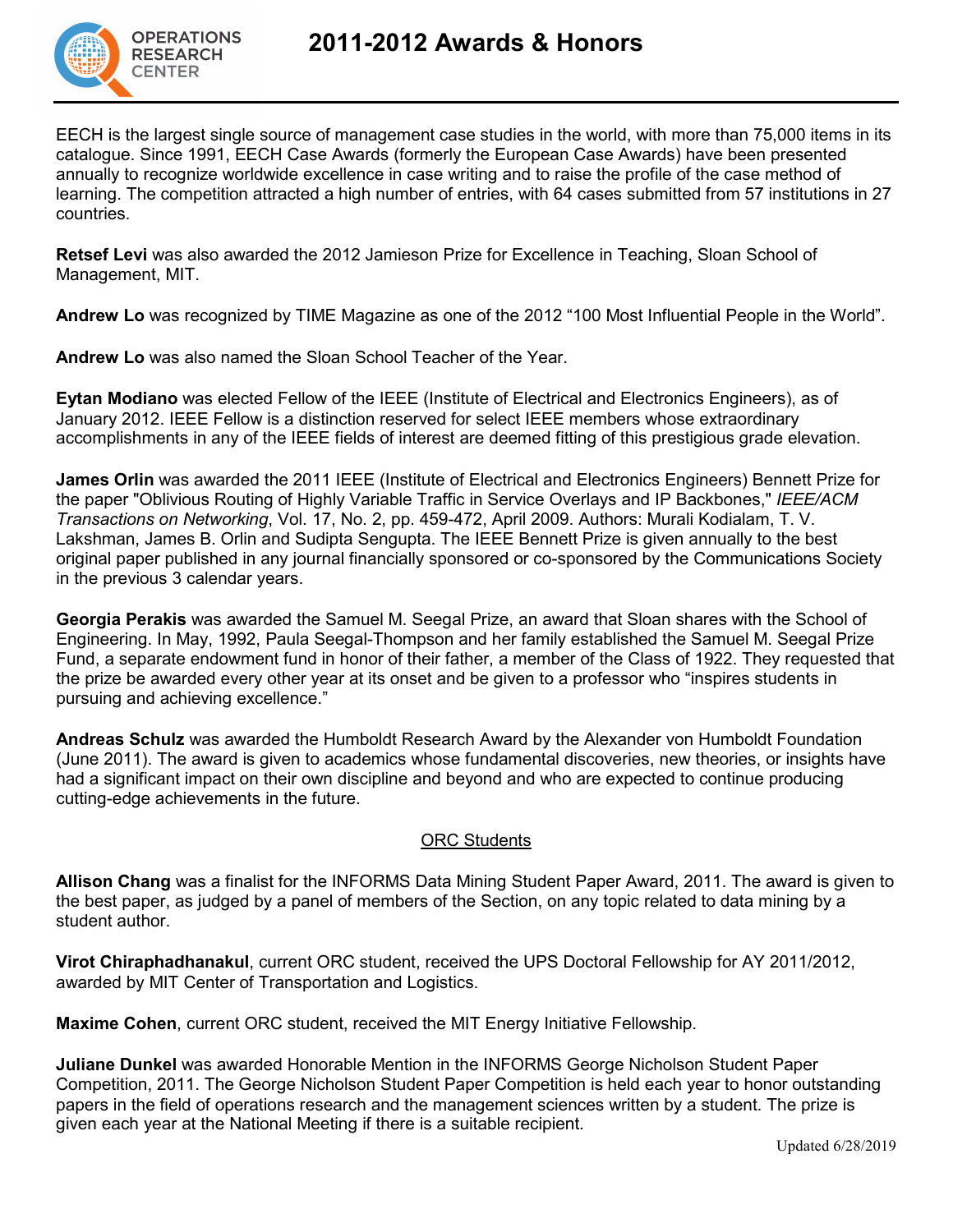

**Iain Dunning** along with Andrew Mason was awarded the 2011 edition of the COIN-OR INFORMS Cup for the paper "OpenSolver: Open Source Optimisation for Excel using COIN-OR". COIN-OR is a project to spur opensource activities in operations research.

**Paul Grigas**, current ORC student, received an NSF fellowship for graduate studies.

**Jerry Kung**, incoming student to the ORC for fall term 2012, received an NSF fellowship for graduate studies.

**Andrew Li**, incoming student to the ORC for fall term 2012, received a NDSEG fellowship for graduate studies.

**Ngai-Hang Leung** received the runners-up award for the HOCM Best Paper Competition for the paper "Rationality and Transparency in the Distribution of Essential Drugs in Sub-Saharan Africa: Analysis and Design of an Inventory Control System for Zambia" Authors: Jérémie Gallien, Zachary Leung, Prashant Yadav, at the 2012 POMS conference.

**Miles Lubin**, incoming student to the ORC for fall term 2012, received a DOE fellowship for graduate studies.

**Velibor Misic**, incoming student to the ORC for fall term 2012, received an NSERC fellowship for graduate studies**.**

**Alexander Remorov**, incoming student to the ORC for fall term 2012, received an NSERC fellowship for graduate studies.

**John Silberholz**, current ORC student, received an NSF fellowship for graduate studies.

**Xu (Andy) Sun** was awarded Second Prize in the INFORMS George B. Dantzig Dissertation Award, 2011. The George B. Dantzig Award is given for the best dissertation in any area of operations research and the management sciences that is innovative and relevant to practice.

**Wei Sun** was awarded Second Prize in the INFORMS Services Science Section Best Paper Competition, 2011. Wei received the award with Georgia Perakis for the following paper: "Congestion Pricing for Service Industries". The Services Science Section of INFORMS announces the Best Paper Award to recognize excellence among its members. The awards program brings prestige to the Service Science Section as well as to the recipients honored.

**Yehua Wei** was awarded Second Prize in the INFORMS George Nicholson Student Paper Competition, 2011. The George Nicholson Student Paper Competition is held each year to honor outstanding papers in the field of operations research and the management sciences written by a student.

**Yuan Zhong** was awarded the Best Student p\Paper award at Sigmetrics 2012 for the paper titled ``Optimal Queue-Size Scaling in Switched Networks''.

## ORC Alumni

**Louis Anthony (Tony) Cox Jr.** was elected to the National Academy of Engineering (February 2012) for applications of operations research and risk analysis to significant national problems.